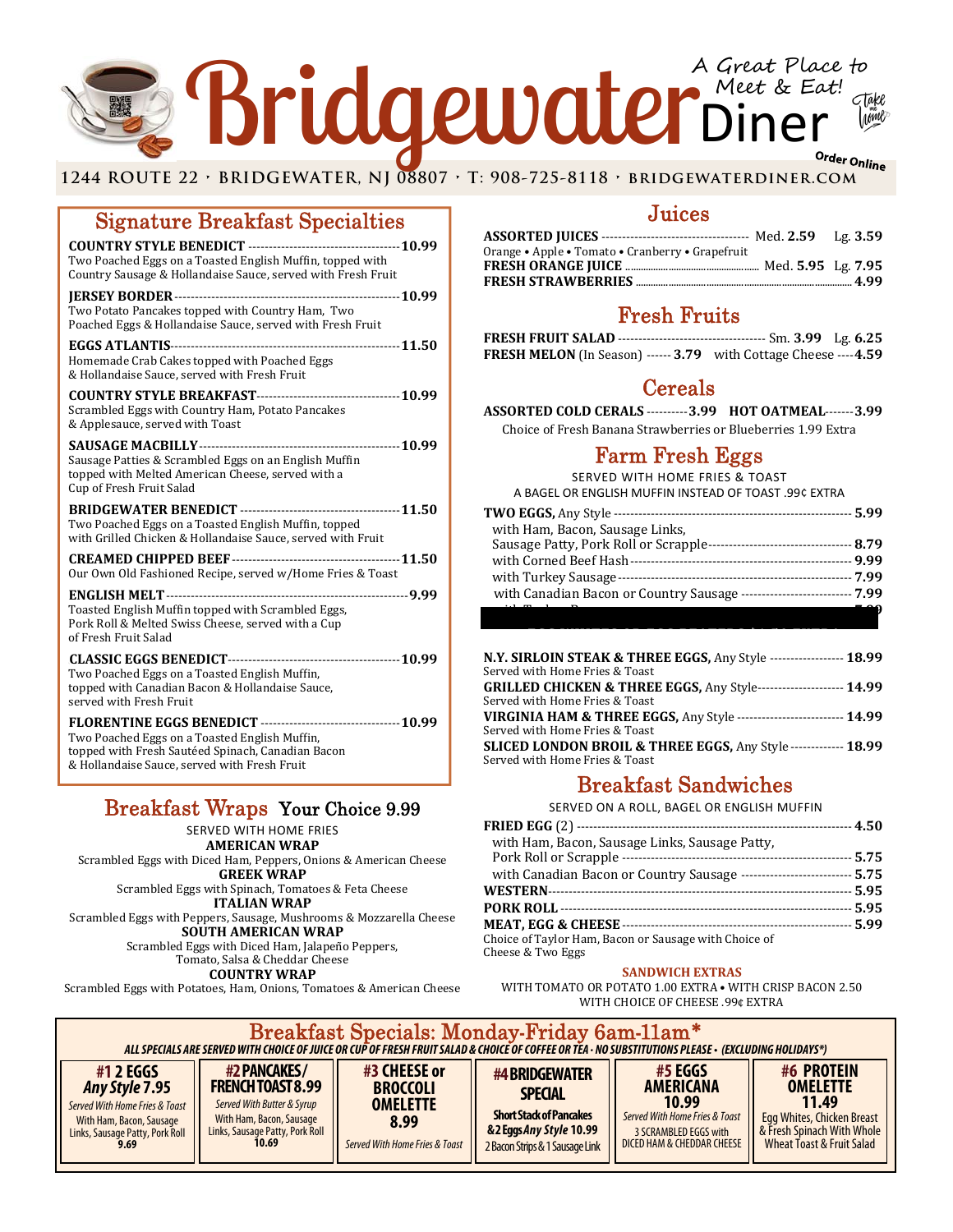## 3 Egg Omelettes

SERVED WITH HOME FRIES & TOAST

| Choice of American, Cheddar, Swiss or Mozzarella Cheese                   |  |
|---------------------------------------------------------------------------|--|
|                                                                           |  |
|                                                                           |  |
| <b>SPINACH or BROCCOLI OMELETTE -------------------------------- 8.95</b> |  |

| Spinach Omelette with Swiss, topped with Hollandaise Sauce         |  |
|--------------------------------------------------------------------|--|
|                                                                    |  |
|                                                                    |  |
| HAM, BACON or SAUSAGE OMELETTE -------------------------- 8.99     |  |
| <b>PASTRAMI or CORNED BEEF OMELETTE --------------------- 9.50</b> |  |

## Specialty Omelettes

SERVED WITH HOME FRIES & TOAST

| <b>JERSEY OMELETTE10.99</b>                                 |  |
|-------------------------------------------------------------|--|
| Pork Roll, Tomato & American Cheese                         |  |
| <b>TEXAS OMELETTE 9.99</b>                                  |  |
| Stuffed with Chili & Cheddar Cheese                         |  |
| <b>IRISH OMELETTE 10.99</b>                                 |  |
| with Corned Beef & Potatoes                                 |  |
|                                                             |  |
| <b>FARMER'S OMELETTE10.99</b>                               |  |
| with Sausage, Bacon, Peppers, Onions,<br>Potatoes & Cheddar |  |

| <b>FLORENTINE OMELETTE 9.99</b><br>with Spinach & Feta Cheese    |
|------------------------------------------------------------------|
| <b>ITALIAN OMELETTE10.99</b><br>with Sausage, Mushrooms, Peppers |
| & Mozzarella Cheese<br><b>MEAT LOVER'S OMELETTE10.99</b>         |
| Sausage, Ham & Bacon<br><b>MEDITERRANEAN OMELETTE 9.99</b>       |
| with Peppers, Tomatoes, Onions,<br>Mushrooms & Feta Cheese       |
| <b>COUNTRY OMELETTE 10.99</b><br>with Ham. Cheese & Mushrooms    |
|                                                                  |

**GARDEN OMELETTE**………..……...…**9.99** with Peppers, Onions, Tomatoes & Mushrooms **SOUTH AMERICAN OMELETTE** …**10.99** with Ham, Tomatoes, Jalapeño Peppers & Cheddar **ARIZONA OMELETTE**…………..……**10.99** with Ham, Broccoli, Mushrooms & Cheddar Cheese

**NOVA SCOTIA LOX &** ………..……..**14.99**

**ONION OMELLETTE** Served with Home fries & Toast



### Omellette Extras

Extra Egg 1.29 Each • Bagel or English Muffin instead of Toast .99¢ Extra Muffin instead of Toast 2.50 Extra  $\bullet$  with Ham, Bacon, Sausage Links, Sausage Patty, Pork Roll, or Turkey Sausage 2.79 Extra Add Cheese to Any Omelette for Only .99¢ Extra (American, Swiss, Cheddar or Mozzarella)



# From the Griddle

SERVED WITH BUTTER & SYRUP

**HOMEMADE POTATO PANCAKES 9.99**

Served with Bacon & Applesauce 

## Delicious Pancakes & French Toast

| GOLDEN BROWN PANCAKES or FRENCH TOAST ---------------- 6.99                                                                                                             |  |
|-------------------------------------------------------------------------------------------------------------------------------------------------------------------------|--|
| <b>BANANA or BLUEBERRY PANCAKES</b> ----------------------------------- 9.49                                                                                            |  |
|                                                                                                                                                                         |  |
|                                                                                                                                                                         |  |
|                                                                                                                                                                         |  |
|                                                                                                                                                                         |  |
| Challah Bread dipped in Egg, Cream, Cinnamon & Honey Custard<br>then grilled golden brown, topped with Walnuts & dusted with<br>Powdered Sugar, served with Fresh Fruit |  |

## Short Stack

| <b>GOLDEN BROWN PANCAKES or FRENCH TOAST ---------------- 5.75</b> |  |
|--------------------------------------------------------------------|--|
|                                                                    |  |
|                                                                    |  |

## Golden Crisp Belgian Waffles

| with Two Scoops of Ice Cream & Whipped Cream |  |
|----------------------------------------------|--|

## From Our Bakery

|  | CINNAMON TOAST (3) -----------------------2.50 HARD ROLL-----2.50<br>HOMEMADE MUFFINS Corn, Bran or Blueberry ----------------------- 3.75 |
|--|--------------------------------------------------------------------------------------------------------------------------------------------|

| COCONUT PANCAKES Three Buttermilk Pancakes -------------------- 7.99          |  |
|-------------------------------------------------------------------------------|--|
| filled with Shredded Coconut, dust with Powdered Sugar                        |  |
|                                                                               |  |
| Three Buttermilk Pancakes topped with Fresh Strawberries                      |  |
| & Fresh Whipped Cream                                                         |  |
| <b>PECAN PANCAKES</b> Three Buttermilk Pancakes ------------------------ 7.99 |  |
| filled with Pecans, dusted with Powdered Sugar                                |  |
|                                                                               |  |
| topped with Fresh Banana & Sliced Almonds                                     |  |

## Griddle Add-Ons

|                               | (Choose 1 Meat Add-On Per Order)                                          |
|-------------------------------|---------------------------------------------------------------------------|
|                               | Single Egg  1.50 extra Canadian Bacon  3.00 extra                         |
|                               | Two Eggs------------ 3.00 extra Smoked Sausage --------- 3.00 extra       |
|                               | Ham ------------------ 3.00 extra Turkey Sausage ----------3.00 extra     |
|                               | Bacon----------------- 3.00 extra Blueberries------------------2.30 extra |
|                               | Sausage Links ---- 3.00 extra Strawberries---------------- 2.30 extra     |
| Sausage Patty----- 3.00 extra | <b>Banana</b> ------------------------2.30 extra                          |
|                               | Pork Roll----------- 3.00 extra Chocolate Chips ----------2.30 extra      |
|                               | Peanut Butter Chips---- 2.30 extra                                        |

## Side Orders

| Ham, Bacon, Sausage Links,                                                  |  |
|-----------------------------------------------------------------------------|--|
|                                                                             |  |
|                                                                             |  |
| Turkey Sausage ----------------------4.99         Corned Beef Hash-----5.59 |  |
|                                                                             |  |
|                                                                             |  |
|                                                                             |  |

**Super Griddle Combo 11.99 Your Choice of FRENCH TOAST, PANCAKES or BELGIAN WAFFLE** with Two Eggs, Any Style, Two Slices of Pork Roll, Two strips of Bacon & One Sausage Link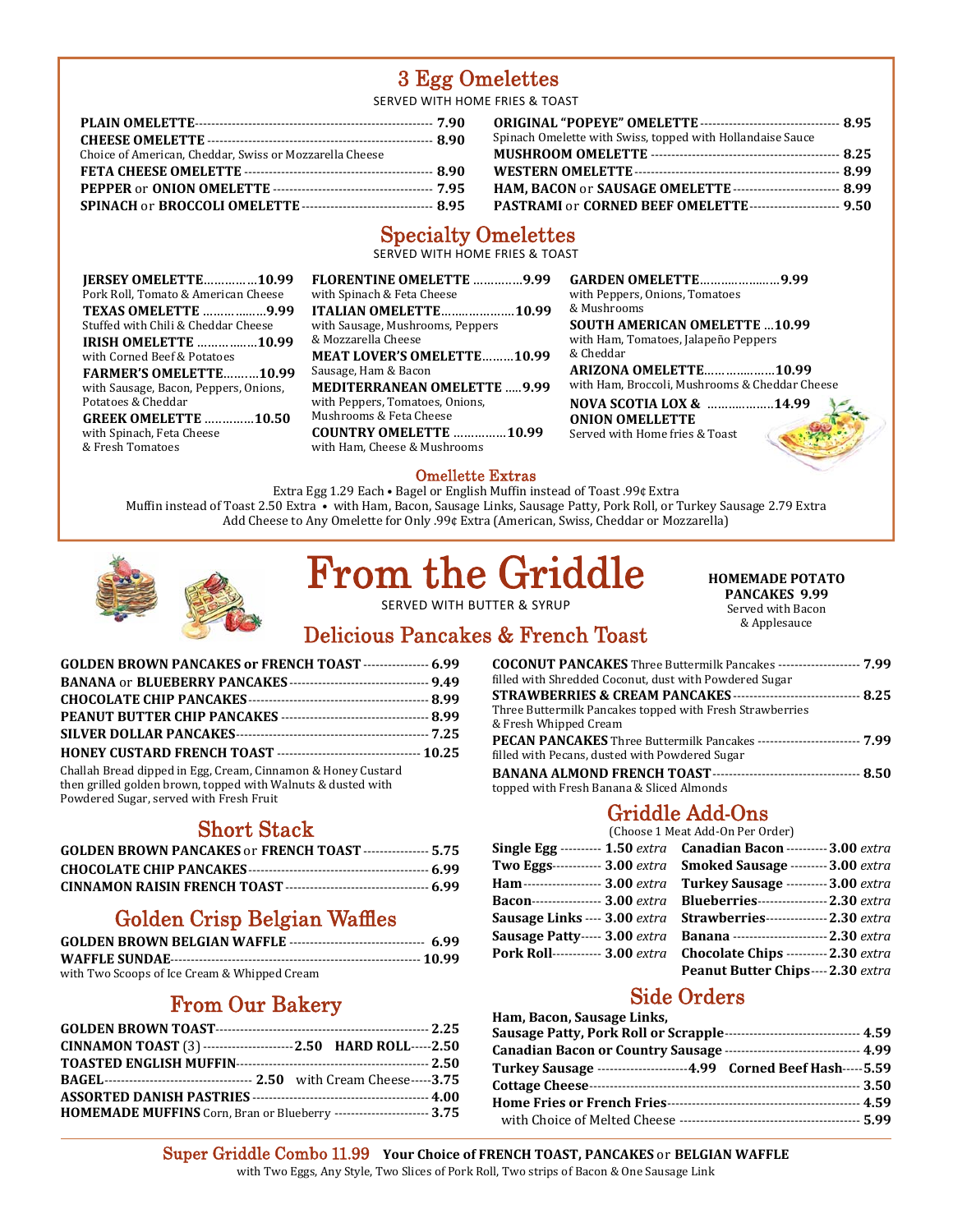### **SUPER SAMPLER** ‐ **13.99**

Buffalo Wings, Mozzarella Sticks,**,** Chicken Fingers, Zucchini Skins & Onion Rings

| <b>NACHOS SUPREME</b> Crispy Tortillas topped with Chili ---- 9.99     |
|------------------------------------------------------------------------|
| Sauce, Chopped Lettuce, Tomato, Jalapeño Peppers & Melted              |
| Cheddar Cheese, garnished with Sour Cream, Salsa & Guacamole           |
| <b>SHRIMP COCKTAIL</b> (6) with Cocktail Sauce ------------------15.99 |
| <b>FRIED CALAMARI</b> with Marinara Sauce ---------------------10.99   |
| <b>STUFFED MUSHROOMS</b> with Crabmeat Stuffing -----------10.99       |
| <b>CHICKEN QUESADILLAS</b> with Cheddar Cheese,-------------- 9.50     |
| Chopped Chicken Breast, Shredded Lettuce & Chopped                     |
| Tomatoes, served with Sour Cream, Salsa & Guacamole                    |
| <b>CHEESE QUESADILLAS-</b>                                             |
| with Cheddar Cheese, Shredded Lettuce & Chopped Tomatoes,              |
| served with Sour Cream, Salsa & Guacamole                              |
|                                                                        |
| (Hot or Mild) with Celery Sticks & Bleu Cheese Dressing                |
|                                                                        |

| ${\bf Home made}$ |  |
|-------------------|--|
| Soups             |  |

**CROCK of FRENCH ONION SOUP 4.99** with Melted Mozzarella Cheese **SOUP TO GO: 5.50**

#### **SOUP DU JOUR** Cup: **3.75**‐Bowl: **5.75 SOUP TO GO:**  Pint: **4.50** ‐ Quart: **7.50**

#### **CHICKEN FINGERS** (5) with Honey Mustard ‐‐‐‐‐‐‐‐‐‐‐‐‐‐‐‐‐‐ **8.99 FRIED BUFFALO CHICKEN SLIDERS** (3) ‐‐‐‐‐‐‐‐‐‐‐‐‐‐‐‐‐‐‐‐‐‐‐‐‐‐‐‐ **10.99** with Cheddar Cheese & French Fries **TEXAS ONION** Jumbo Spanish Onion Petals, Lightly Battered -------- 7.49 & Seasoned, served with Thousand Island Dressing **POPCORN CHICKEN** served with Ranch Dressing ----------------------- 8.99 **MOZZARELLA STICKS** (8) with Tomato Sauce -------------------------- 8.99 **FRIED ZUCCHINI STICKS** with Marinara Sauce ------------------------- 7.29 **SWEET POTATO FRIES** ‐‐‐‐‐‐‐‐‐‐‐‐‐‐‐‐‐‐‐‐‐‐‐‐‐‐‐‐‐‐‐‐‐‐‐‐‐‐‐‐‐‐‐‐‐‐‐‐‐‐‐‐‐‐ **5.49 DISCO FRIES** topped with Brown Gravy & Melted ------------------------ 6.50 American Cheese or Mozzarella Cheese **CHILI CHEESE FRIES** Piled High with Homemade Chili, ‐‐‐‐‐‐‐‐‐‐‐‐‐‐‐ **6.95** Melted Cheddar Cheese & Chopped Onion, served w/Sour Cream **POTATO SKINS** ‐‐‐‐‐‐‐‐‐‐‐‐‐‐‐‐‐‐‐‐‐‐‐‐‐‐‐‐‐‐‐‐‐‐‐‐‐‐‐‐‐‐‐‐‐‐‐‐‐‐‐‐‐‐‐‐‐‐‐‐‐‐‐‐‐‐ **7.99** with Choice of Bacon or Broccoli & Melted Cheddar Cheese **HOMEMADE ONION RINGS** ‐‐‐‐‐‐‐‐‐‐‐‐‐‐‐‐‐‐‐‐‐‐‐‐‐‐‐‐‐‐‐‐‐‐‐‐‐‐‐‐‐‐‐‐‐‐‐‐ **5.99**

### **SOUP & SALAD COMBO 8.99**

Bowl of Soup du Jour & Tossed Salad 

## Wraps Your Choice \$11.25

SERVED WITH FRENCH FRIES & CUP OF SOUP

### **GRILLED CHICKEN AVOCADO WRAP**

Grilled Chicken, Sliced Fresh Avocado, Bacon, Lettuce & Tomato with Chipotle Mayo

**CHICKEN FINGER PARMIGIANA WRAP** with Marinara Sauce & Melted Mozzarella

### **CHICKEN FINGERS WRAP**

with Lettuce, Tomato & Honey Mustard Dressing

#### **CAJUN CHICKEN WRAP**

Spicy Chicken Breast with Shredded Cheddar Cheese, Lettuce, Tomato & Ranch Dressing

### **CHICKEN CAESAR WRAP**

Our Delicious Caesar Salad with Grilled Chicken Breast & Caesar Dressing 

### **CHICKEN RANCH WRAP**

Grilled Chicken with Lettuce, Tomato, Onion & Cheddar Cheese tossed with Ranch Dressing

### **CHICKEN FAJITA WRAP**

Grilled Chicken with Sautéed Onions, Peppers & Cheddar Cheese in Our Delicious Fajita Sauce, served with Salsa

#### **CHICKEN CORDON BLEU WRAP** with Grilled Virginia Ham, Melted Swiss Cheese & Honey Mustard Dressing

### **GYRO WRAP**

Ĩ.

with Lettuce, Tomato, Onion & Tzatziki Sauce

**STEAK WRAP— \$16.99** Sliced Skirt Steak with Lettuce, Tomato & Feta Cheese **THE ATHENIAN WRAP** with Chopped Chicken Breast Strips tossed in our Famous Greek Salad

**PASTRAMI & SWISS WRAP** Grilled Pastrami & Melted Swiss Cheese with Horseradish Sauce

### **NEW YORK WRAP**

Grilled Corned Beef or Pastrami or Both with Melted Swiss Cheese & Russian Dressing 

#### **PHILLY CHEESE STEAK WRAP** with Fried Peppers, Onions & Melted American Cheese

**TURKEY CLUB WRAP** Roast Turkey, Bacon, Lettuce, Tomato & Mayonnaise 

### **PORTABELLA MUSHROOM WRAP**

with Roasted Peppers, Lettuce, Tomato & Mozzarella Cheese with Balsamic Vinaigrette 

#### **SHRIMP, TUNA** or **CHICKEN SALAD WRAP** with Chopped Lettuce, Tomato & Mayo

**BUFFALO CHICKEN WRAP** Fried Buffalo Chicken Strips in Our Large Tortilla with Lettuce, Tomato & Bleu Cheese Dressing 

## Side Orders

| French Fries or Home Fries ----------- 4.59                       |  |
|-------------------------------------------------------------------|--|
| with Choice of Melted Cheese ---------- 5.99                      |  |
|                                                                   |  |
| topped with Brown Gravy & Melted<br>American or Mozzarella Cheese |  |
| <b>Seasoned Curly Fries --------------------- 5.99</b>            |  |
| <b>Sweet Potato Fries ------------------------- 5.99</b>          |  |
|                                                                   |  |
| with Marinara & Melted Mozzarella                                 |  |
| Mashed Potatoes --------------------------- 4.59                  |  |
|                                                                   |  |
| Homemade Onion Rings ---------------- 5.99                        |  |
|                                                                   |  |
|                                                                   |  |
|                                                                   |  |
| with Choice of Dressing                                           |  |
| Vegetable of the Day ----------------------- 3.50                 |  |
|                                                                   |  |
| drizzled with Olive Oil & Oregano                                 |  |
| Cottage Cheese ------------------------------ 3.99                |  |
| <b>Side of Pasta</b> with Tomato Sauce---------- 6.50             |  |
| with Meatball (1) -------------------------- 7.50                 |  |

## Parmigiana Sandwiches

 ON A SUB ROLL WITH TOMATO SAUCE & MELTED MOZZARELLA

Served with Cup of Soup & French Fries

| MEATBALL ---------------------------------- 11.99 |  |
|---------------------------------------------------|--|
| CHICKEN CUTLET------------------------- 12.99     |  |
| VEAL CUTLET ------------------------------ 13.99  |  |

## Triple Decker Club Sandwiches MADE WITH LETTUCE, TOMATO & MAYONNAISE

PLEASE ORDER BY NUMBER • SERVED WITH CUP OF SOUP & FRENCH FRIES (Cole Slaw & Pickle upon request)

| 3. CHICKEN SALAD & CRISP BACON--------------------------------- 10.50 |  |
|-----------------------------------------------------------------------|--|
|                                                                       |  |
|                                                                       |  |

| <b>6. HAMBURGER CLUB</b> with Bacon, Lettuce & Tomato ----------- <b>10.50</b>                     |  |
|----------------------------------------------------------------------------------------------------|--|
|                                                                                                    |  |
|                                                                                                    |  |
| 9. CHICKEN FINGERS & CRISP BACON ---------------------------- 10.50                                |  |
| 10. HOT CORNED BEEF & PASTRAMI CLUB-------------------- 11.25<br>with Cole Slaw & Russian Dressing |  |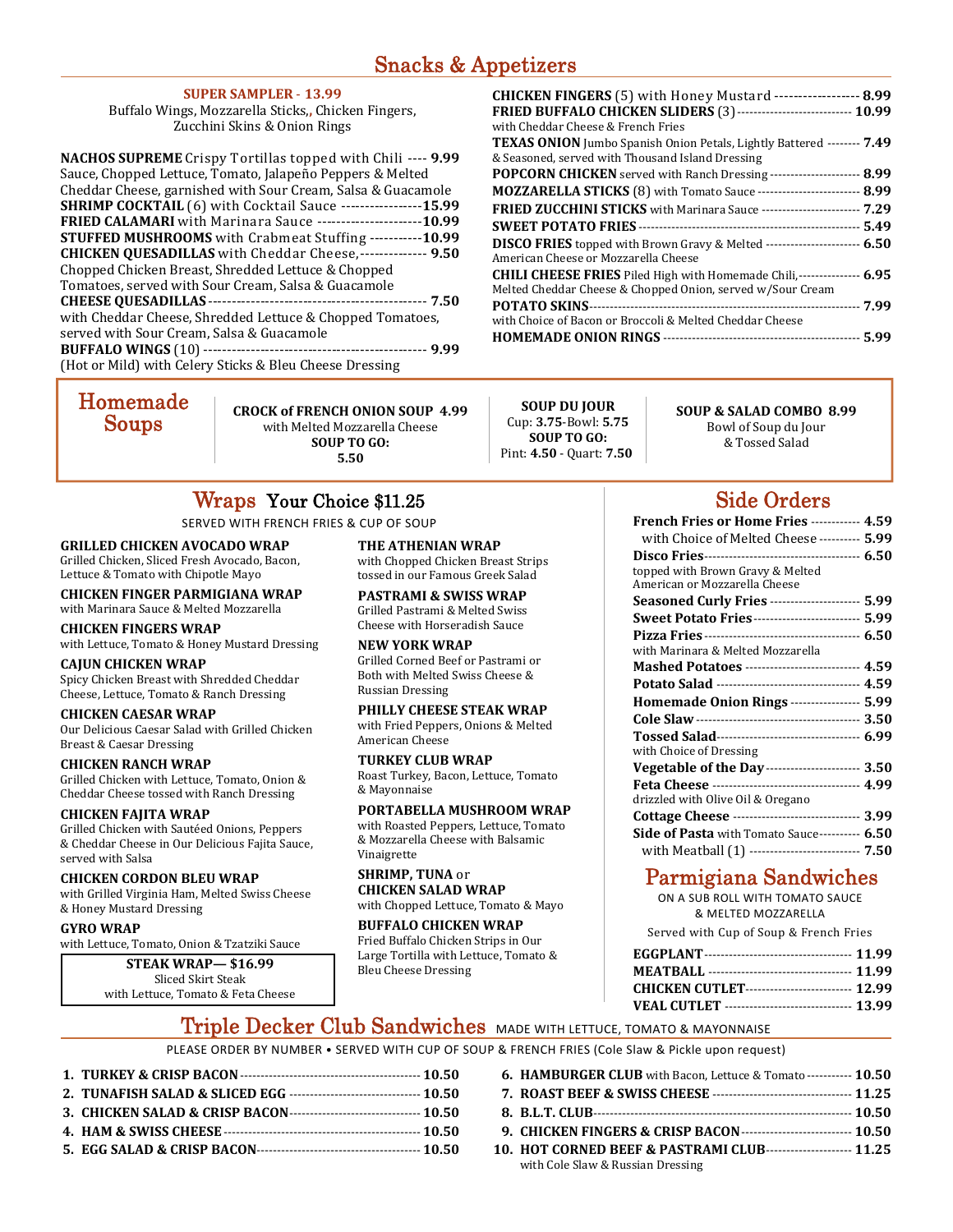| <b>BRIDGEWATER STEAK HOUSE SALAD ------------------------------- 19.99</b>                                                                                                                                                                                                                                                                                                                                                                                                                           | <b>STRAWBERRY BLEU SALAD</b> Grilled Chicken Strips, --------------- 14.99<br>Fresh Strawberries, Walnuts, Onions & Crumbled Bleu Cheese<br>over Mixed Greens with Raspberry Vinaigrette Dressing                           |
|------------------------------------------------------------------------------------------------------------------------------------------------------------------------------------------------------------------------------------------------------------------------------------------------------------------------------------------------------------------------------------------------------------------------------------------------------------------------------------------------------|-----------------------------------------------------------------------------------------------------------------------------------------------------------------------------------------------------------------------------|
| <b>TUSCANY SALAD</b> Mixed Greens, Grilled Chicken, -------------------- 13.99                                                                                                                                                                                                                                                                                                                                                                                                                       | Grilled Chicken Breast with Sliced Avocado, Chopped Bacon,<br>Bleu Cheese Crumbles, Tomatoes, Sliced Hard Boiled Egg,<br>Fresh Mushrooms, Onions & Peppers over Mixed Greens with<br>Choice of Dressing                     |
|                                                                                                                                                                                                                                                                                                                                                                                                                                                                                                      | <b>CAJUN CHICKEN SALAD</b> Blackened Chicken Breast with ---------- 13.99<br>Shredded Cheddar Cheese, Lettuce, Tomato, Cucumber, Roasted<br>Red Peppers, Onions & Olives with Choice of Dressing                            |
| <b>CLASSIC CAESAR SALAD</b> Fresh Romaine Lettuce with --------------- 9.99                                                                                                                                                                                                                                                                                                                                                                                                                          | <b>ROMA CHICKEN SALAD</b> Grilled Chicken Strips, Tomatoes, -------- 13.99<br>Fresh Mozzarella & Red Roasted Peppers, over Mixed Greens<br>in a Balsamic Vinaigrette                                                        |
| <b>MEDITERRANEAN SALAD</b> Grilled Breast of Chicken with--------- 14.99                                                                                                                                                                                                                                                                                                                                                                                                                             | <b>GRILLED SALMON SALAD</b> Fillet of Sliced Salmon served --------- <b>16.99</b><br>over a Mixed Green Salad with Tomato Wedges, topped with<br>our Balsamic Vinaigrette Dressing                                          |
| <b>BUFFALO CHICKEN SALAD</b> Hot Chicken Tenders over a Mix----- 13.99                                                                                                                                                                                                                                                                                                                                                                                                                               | <b>GRILLED CHICKEN PINEAPPLE SALAD Our Marinated --------- 13.99</b><br>Grilled Chicken Breast, Crunchy Pecans & Chopped Pineapple<br>over Fresh Salad Greens with Tomatoes & Cheddar Cheese,<br>served with Ranch Dressing |
| <b>POPCORN CHICKEN SALAD</b> with Mixed Greens, Tomatoes, ------ 13.99                                                                                                                                                                                                                                                                                                                                                                                                                               | SPINACH SALAD with Mushrooms, Bacon, Hard Boiled Egg, ------- 10.99<br>Tomato Wedges, Cucumbers & Choice of Dressing<br>with Grilled Chicken Breast 14.99                                                                   |
| Chopped Olives, Red Onions & Shredded Mozzarella Cheese,<br>served with Ranch Dressing<br>CHEF'S SALAD Julienne Roast Beef, Turkey, Ham, --------------------- 13.99<br>Swiss & American Cheese on a Bed of Crisp Lettuce with Olives,<br><b>CHICKEN PORTABELLA SALAD</b> Grilled Chicken & Portabella---14.99<br>Tomato & Hard Boiled Egg with Choice of Dressing<br>Mushrooms served on a Bed of Romaine Lettuce with Tomatoes &<br>Feta Cheese, tossed with our Homemade Oil Vinaigrette Dressing |                                                                                                                                                                                                                             |
|                                                                                                                                                                                                                                                                                                                                                                                                                                                                                                      | <b>MARINATED BEEF SALAD</b> Sliced London Broil Marinated &----- 16.99                                                                                                                                                      |

### Cold Salad Platters

Served on a Bed of Lettuce with Potato Salad, Cole Slaw, Tomatoes, Cucumber, Onion, Peppers & Hard Boiled Egg

**Tuna Fish Salad Platter** ‐‐‐‐‐‐‐‐‐‐‐‐‐‐‐‐‐ **10.50 Chicken Salad Platter** ‐‐‐‐‐‐‐‐‐‐‐‐‐‐‐‐‐‐‐‐ **10.50**

| Shrimp Salad Platter-------------- 11.50           |
|----------------------------------------------------|
| <b>Egg Salad Platter--------------------- 9.99</b> |

## Super Specialties ~ Our Classic Sandwiches



SERVED WITH CUP OF SOUP & FRENCH FRIES (COLE SLAW & PICKLE UPON REQUEST)

| <b>THE PERFECT MATCH</b> Corned Beef & Pastrami on Open ---------- 13.99<br>Grilled Rye Bread with Melted Swiss Cheese                                                              |
|-------------------------------------------------------------------------------------------------------------------------------------------------------------------------------------|
| <b>TUNA MELT</b> Open-faced Rye Bread topped with Tuna fish ---------- <b>12.99</b><br>Salad, Sliced Tomato & Melted American Cheese, grilled until<br>the Cheese melts just right! |
| <b>CHICKEN SALAD MELT</b> All White Meat Chicken Salad-------------- 12.99<br>with Bacon & Melted American Cheese on Open Grilled Rye                                               |
| <b>BLACK FOREST</b> Thinly Sliced Roast Beef with Cole Slaw,------------ 13.99<br>Russian Dressing & Melted Swiss Cheese on a Hoagie Roll                                           |
| <b>PHILLY CHEESE STEAK</b> Thinly Sliced Beef with Fried- <b>------------- 12.99</b><br>Onions, Peppers & Melted American Cheese on a Hoagie Roll                                   |
| <b>THE ROUTE 22 SPECIAL Hot Pastrami on Grilled Rye-------------- 13.99</b><br>Bread with Horseradish Sauce & Melted Swiss Cheese                                                   |
| <b>BRIDGEWATER CHICKEN</b> On Grilled Rye with Melted Swiss----- <b>12.99</b><br>Cheese, Lettuce & Tomatoes with a Honey Mustard Dressing                                           |
| <b>SLOPPY JOE</b> on Grilled Rye Bread with Corned Beef,------------------ 13.99<br>Cole Slaw & Swiss Cheese with Russian Dressing                                                  |

| <b>HAPPY WAITRESS</b> Open-faced Grilled American Cheese ----------- 10.99<br>with Crisp Bacon & Sliced Tomato on Grilled Bread                   |
|---------------------------------------------------------------------------------------------------------------------------------------------------|
| <b>THE ODD COUPLE</b> Open Turkey & Pastrami on ------------------------ 12.99<br>Grilled Rye Bread topped with Melted Swiss Cheese               |
| <b>TURKEY REUBEN</b> Sliced Turkey with Cole Slaw, Russian ----------- 12.99<br>Dressing & Melted Swiss Cheese on Grilled Rye Bread               |
| <b>CLASSIC REUBEN</b> Corned Beef or Pastrami on Grilled Rye --------- 12.99<br>Bread topped w/Sauerkraut, Melted Swiss Cheese & Russian Dressing |
| FRENCH DIP Thinly Sliced Roast Beef piled ----------------------------- 13.99<br>on a Hoagie Roll, served with Au Jus                             |
| <b>ROAST BEEF MELT</b> Grilled Roast Beef on Grilled Rye Bread, ------ 13.99<br>Russian Dressing & Melted Swiss Cheese                            |
| <b>SLICED LONDON BROIL</b> on Toasted Garlic Roll --------------------- 19.99                                                                     |
| BEEF or CHICKEN GYRO in Pita Bread with Lettuce, --------------- 13.99<br>Tomato, Onion & Tzatziki Sauce                                          |
| <b>FRIED FILET OF FLOUNDER SANDWICH on a Hard Roll ------- 13.99</b><br>with Lettuce & Tomato                                                     |
|                                                                                                                                                   |

SANDWICH EXTRAS: WITH TOMATO 1.50 EXTRA · WITH CHOICE OF CHEESE 1.99 EXTRA · WITH CRISP BACON 2.50

## Hot Open Sandwiches

SERVED WITH CHOICE OF SOUP OR TOSSED OR CAESAR SALAD, POTATO & VEGETABLE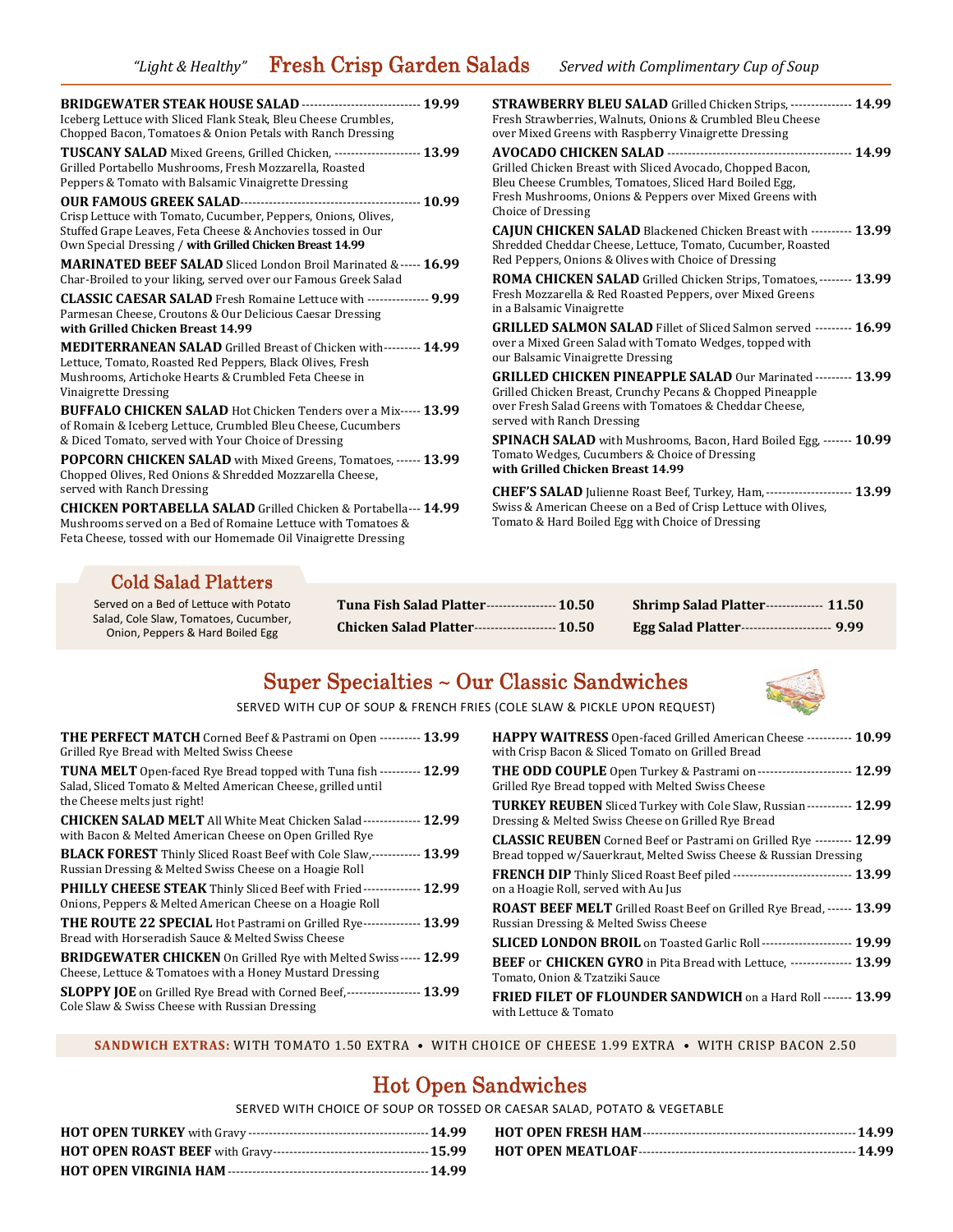## Fat Platters

*(Cole Slaw & Pickles Upon Request)* 

#1- Chicken Fingers, Mozzarella Sticks, Onion Rings, House Special Sauce Over French Fries ------------------- 12.50 #2 - Burger, Chicken Fingers, Mozzarella Sticks, Onion Rings, Melted Cheese, Topped with our own special sauce, Served over French Fries ----------------------------- 14.50 #3- 2 Hot Dogs, Chili, Mozzarella Stick, Onion Rings, Cheese sauce served over French Fries ---------------------- **12.50** #4 - Cheese Steak, Chicken Fingers, Mozzarella, Topped With Our Own Sauce Served Over French Fries ---------- 14.50

### Fat Sandwiches

| <b>Fat Tuesday:</b> Chicken Fingers, Mozzarella Sticks,                   |
|---------------------------------------------------------------------------|
| Onion Rings, French Fries, Marinara -------------------------- 13.50      |
| Fat Mexican: Chicken Fingers, Buffalo Sauce,                              |
| Jalapeno Poppers, French Fries, Mozzarella Sticks,                        |
| Onion Rings, Bacon, Bleu Cheese ----------------------------- 12.50       |
| Fat Vegetarian: Veggie Burger, French Fries, Avocado,                     |
| Mozzarella Sticks, Lettuce, Tomato, Onion, Mayo, Ketchup--------13.50     |
| Fat Bob: Chicken Fingers, Bacon, Onion Rings,                             |
| Mozzarella Sticks, French Fries, Cheddar, BBQ Sauce --- 13.50             |
| Fat Sammy: Cheeseburger, Chicken Fingers, Mozzarella                      |
| Sticks, French Fries, Lettuce, Tomato, Onion Rings,                       |
|                                                                           |
| Fat Joe: Cheesesteaks, Chicken Fingers, Mozzarella Sticks,                |
| French Fries, Onion Rings, Our Special Sauce ------------- 14.95          |
| <b>Fat Beach:</b> Cheese Steak, Chicken Fingers,                          |
| Bacon Cheeseburger, Onion Rings, French Fries, and                        |
|                                                                           |
| <b>Fat Albert:</b> Chicken Fingers, Mozzarella Sticks,                    |
| French Fries, Honey Mustard ---------------------------------- 12.50      |
| Fat Greek: Gyro, French Fries, Mozzarella Sticks,                         |
| Lettuce, Tomato, Onion, Tzatziki ----------------------------- 16.99      |
| <b>Fat Italian:</b> Sausage, French Fries, Onions,                        |
| Peppers, Mozzarella Sticks, Ketchup, Mustard, Mayo---------------13.50    |
| Fat Pete: Hot Dogs, French Fries, Chili, Cheese --------------------12.95 |
| Fat Sebastian: Fried Flounder, French Fries, Mozzarella Sticks,           |
|                                                                           |

## Grilled Chicken Sandwiches

GRILLED FRESH BREAST OF CHICKEN ON A HARD ROLL (COLE SLAW & PICKLE UPON REQUEST)

**Served with Cup of Soup & French Fries**

#### **Please Order by Number**

- **1. GRILLED CHICKEN** ‐‐‐‐‐‐‐‐‐‐‐‐‐‐‐‐‐‐‐‐‐‐‐‐‐‐‐‐‐‐‐‐‐‐‐ **10.99** with Lettuce & Tomato
- **2. GRILLED CHICKEN** ‐‐‐‐‐‐‐‐‐‐‐‐‐‐‐‐‐‐‐‐‐‐‐‐‐‐‐‐‐‐‐‐‐‐‐ **11.99** with Crisp Bacon, Choice of Cheese, Lettuce & Tomato
- **3. BLACKENED CAJUN CHICKEN** ‐‐‐‐‐‐‐‐‐‐‐‐‐‐‐‐‐‐ **11.99** with Melted Cheddar Cheese, Lettuce & Tomato
- **4. GRILLED CHICKEN AVOCADO** ‐‐‐‐‐‐‐‐‐‐‐‐‐‐‐‐‐‐ **12.50** on a Kaiser Roll with Sliced Avocado, Bacon, Lettuce & Tomato
- **5. CHICKEN CORDON BLEU** ‐‐‐‐‐‐‐‐‐‐‐‐‐‐‐‐‐‐‐‐‐‐‐‐‐‐ **11.99** with Sliced Ham, Melted Swiss Cheese, Lettuce & Tomato
- **6. PHILLY CHICKEN** ‐‐‐‐‐‐‐‐‐‐‐‐‐‐‐‐‐‐‐‐‐‐‐‐‐‐‐‐‐‐‐‐‐‐‐‐‐ **11.99** with Grilled Mushrooms, Peppers, Onions, Melted American Cheese, Lettuce & Tomato
- **7. BBQ CHICKEN SANDWICH** ‐‐‐‐‐‐‐‐‐‐‐‐‐‐‐‐‐‐‐‐‐‐‐ **11.99** with Cheddar Cheese, Lettuce & Tomato
- **8. CHICKEN ITALIANO** ‐‐‐‐‐‐‐‐‐‐‐‐‐‐‐‐‐‐‐‐‐‐‐‐‐‐‐‐‐‐‐‐‐ **12.50** topped with Fried Eggplant, Melted Mozzarella & Marinara Sauce
- **9. CHICKEN PALERMO** ‐‐‐‐‐‐‐‐‐‐‐‐‐‐‐‐‐‐‐‐‐‐‐‐‐‐‐‐‐‐‐‐‐ **11.99** topped with Sliced Grilled Portabella Mushroom, Roasted Peppers & Melted Mozzarella Cheese



### Specialty Burgers

OUR BURGERS ARE MADE OF 8 OZ. 100% BEEF SERVED ON A TOASTED BUN

| (COLE SLAW & PICKLE UPON REQUEST)                                                                                                                                          |  |
|----------------------------------------------------------------------------------------------------------------------------------------------------------------------------|--|
| <b>BLACK &amp; BLEU BURGER</b> on a Kaiser Roll with Crumbled Bleu Cheese, --------- 10.35                                                                                 |  |
| Lettuce, Tomato & French Fries                                                                                                                                             |  |
| <b>BRIDGEWATER BURGER</b> Two Juicy Beef Burgers on One Toasted Bun -------- 13.99<br>with Lettuce & Tomato, served with French Fries                                      |  |
| <b>ITALIANO BURGER</b> with Grilled Onions, Peppers, Mushrooms, Lettuce --------- <b>10.35</b><br>& Tomato, topped with Melted Mozzarella Cheese, served with French Fries |  |
| CHICO'S BURGER with Cheddar Cheese, Jalapeño Peppers & ------------------------ 10.35<br>Fried Onions, topped with Salsa, served with French Fries                         |  |
| PATTY MELT 8 oz. Burger on Grilled Rye Bread topped with------------------------ 10.35<br>Melted American Cheese & Fried Onions, served with French Fries                  |  |
| <b>PORTABELLA BURGER</b> Turkey Burger with Grilled Portabella Mushroom ---- 10.99<br>& Swiss, served with French Fries, Lettuce & Tomato                                  |  |
| Chipotle Mayo, served with French Fries                                                                                                                                    |  |
| SLIDERS (3) 2 oz. Mini Beef Burgers with Melted American Cheese, --------------- 10.99<br>served with French Fries                                                         |  |
| TEXAS BURGER 8 oz. Burger topped with Melted Cheddar Cheese & ------------- 10.35<br>Chili, served with French Fries, Lettuce & Tomato                                     |  |
| on a Kaiser Roll with French Fries                                                                                                                                         |  |
| GREEK BURGER with Feta Cheese, Tomato, Lettuce &-------------------------------- 10.35<br>Tzatziki Sauce, served with French Fries                                         |  |
| <b>PHILLY CHEESEBURGER</b> with Grilled Onions, Peppers, Mushrooms & --------- 10.35<br>Melted American Cheese, served with French Fries, Lettuce & Tomato                 |  |
| <b>CANADIAN BURGER</b> with Sliced Canadian Bacon, Cheddar Cheese, Lettuce ---- 10.99<br>& Tomato, served with French Fries                                                |  |

## Hamburger Corner



OUR BURGERS ARE MADE OF 8 OZ. 100% BEEF. SERVED ON A TOASTED (COLE SLAW & PICKLE UPON REQUEST)

|                                                                                | Regular Deluxe |      |
|--------------------------------------------------------------------------------|----------------|------|
|                                                                                |                | 8.99 |
|                                                                                |                | 9.49 |
| Choice of American, Swiss, Cheddar or Mozzarella Cheese                        |                |      |
| <b>PIZZA BURGER</b> with Tomato Sauce & Mozzarella Cheese --------------- 6.49 |                | 9.15 |
| <b>CALIFORNIA BURGER</b> with Lettuce, Tomato, Red Onion & Mayo ---- 6.99      |                | 9.49 |
| <b>BARBEQUE BURGER</b> in Our Delicious Smoked BBO Sauce------------- 6.49     |                | 8.99 |
|                                                                                |                | 9.15 |
|                                                                                |                | 9.15 |
| <b>Deluxe Burgers are Served with Lettuce, Tomato &amp; French Fries</b>       |                |      |
| <b>BURGER EXTRAS:</b> WITH CRISP BACON 2.50 • WITH TOMATO 1.50 EXTRA           |                |      |
| WITH FRIED ONIONS 1.50 EXTRA • WITH MUSHROOMS 1.19 EXTRA                       |                |      |
| WITH CHOICE OF CHEESE 1.99 EXTRA (American, Swiss, Cheddar or Mozzarella)      |                |      |

## Italian Specialties

| SERVED WITH CHOICE OF SOUP OR TOSSED OR CAESAR SALAD                                        |  |
|---------------------------------------------------------------------------------------------|--|
|                                                                                             |  |
|                                                                                             |  |
|                                                                                             |  |
|                                                                                             |  |
| <b>CHICKEN &amp; EGGPLANT PARMIGIANA</b> over Linguini ----------------------------- 15.99  |  |
|                                                                                             |  |
|                                                                                             |  |
|                                                                                             |  |
| <b>ITALIAN MEDLEY</b> Ravioli, Stuffed Shells & Manicotti Parmigiana ---------------- 15.99 |  |
|                                                                                             |  |
|                                                                                             |  |
|                                                                                             |  |
|                                                                                             |  |
|                                                                                             |  |

### Fajitas

| SERVED WITH SOUP & RICE |  |
|-------------------------|--|
|                         |  |
|                         |  |
|                         |  |
|                         |  |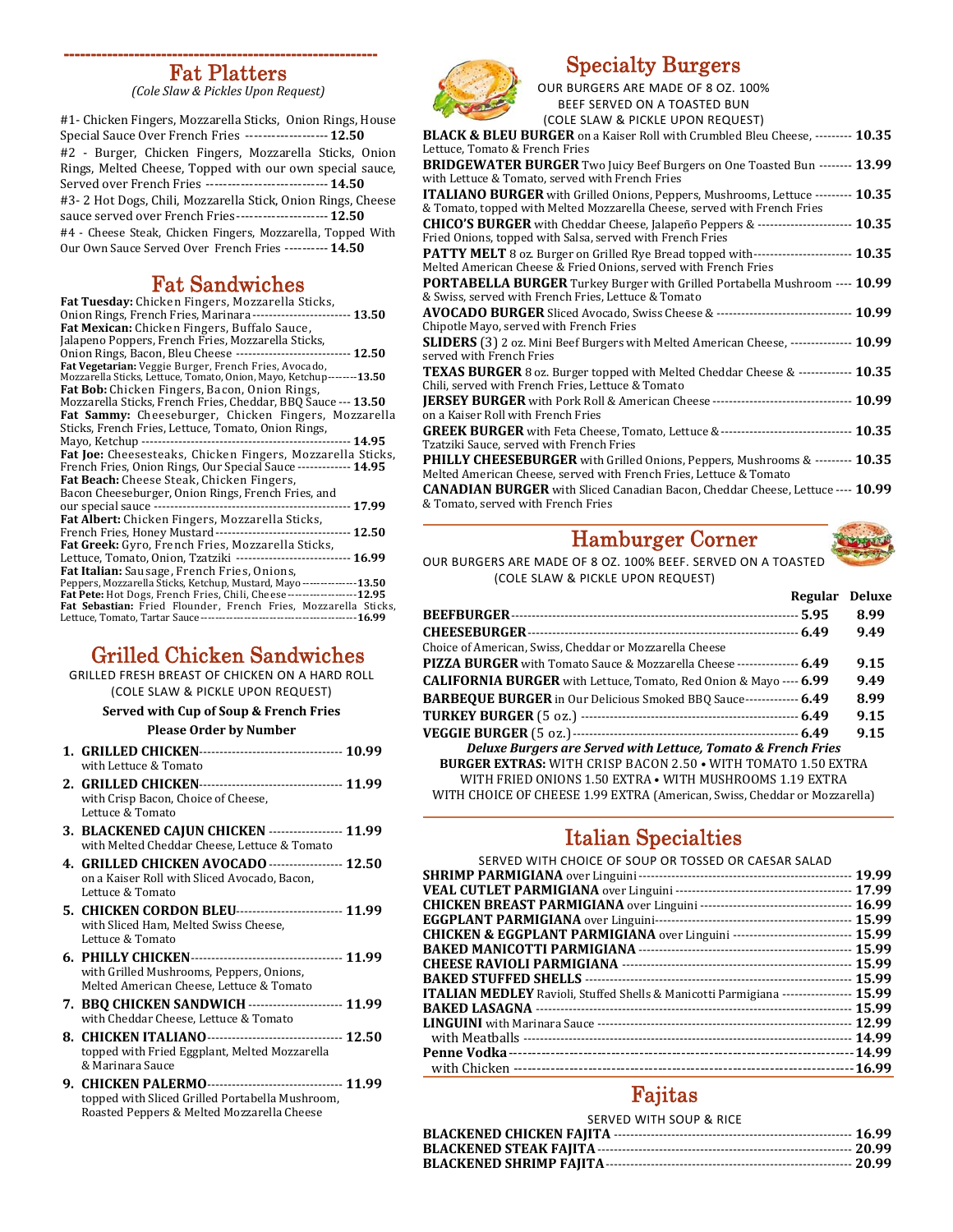## Tasty Sandwiches

PREPARED ON YOUR CHOICE OF BREAD (COLE SLAW & PICKLE UPON REQUEST)

### From Carving Board

### Homemade Salads

### Egg

SERVED ON A KAISER ROLL

| with Ham, Bacon, Sausage Links,          |  |  |
|------------------------------------------|--|--|
| Sausage Patty, Pork Roll or Scrapple5.75 |  |  |
| with Canadian Bacon or                   |  |  |
|                                          |  |  |
|                                          |  |  |
|                                          |  |  |
| Choice of Taylor Ham, Bacon or Sausage   |  |  |
| with Choice of Cheese & Two Eggs         |  |  |

### Cheese

| Choice of American, Swiss, Cheddar or Mozzarella |  |
|--------------------------------------------------|--|

### Meat & Fish

## Roasts & Entrées

SERVED WITH CHOICE OF SOUP OR TOSSED OR CAESAR SALAD, POTATO, VEGETABLE

*~ No Substitutions Please ~*

| ROAST SIRLOIN of BEEF, Au Jus15.99          |  |
|---------------------------------------------|--|
| <b>ROAST FRESH HAM</b> with Stuffing14.99   |  |
|                                             |  |
| with Stuffing & Turkey Gravy                |  |
|                                             |  |
| with Brown Gravy                            |  |
|                                             |  |
| Seasoned, Marinated & Grilled to Perfection |  |
|                                             |  |

## Char-Broiled Steaks & Chops

SERVED WITH CHOICE OF SOUP OR TOSSED OR CAESAR SALAD, POTATO & VEGETABLE

| Served Open Faced on a Toasted Garlic Roll with French Fries                         |  |
|--------------------------------------------------------------------------------------|--|
|                                                                                      |  |
| (Marinated for 48 hrs with Our Special Spices, Flavorful)                            |  |
|                                                                                      |  |
| CHOPPED BEEF STEAK with Fried Onions & Mushroom Sauce------------------------- 14.99 |  |
|                                                                                      |  |
|                                                                                      |  |
|                                                                                      |  |

## Specialty Steak Combos

SERVED WITH CHOICE OF SOUP OR TOSSED OR CAESAR SALAD, POTATO & VEGETABLE

| N.Y. SIRLOIN STEAK & JUMBO FRIED SHRIMP or SHRIMP SCAMPI --------- 26.99                      |  |
|-----------------------------------------------------------------------------------------------|--|
| N.Y. SIRLOIN STEAK & STUFFED FLOUNDER with Crabmeat Stuffing ----------- 26.99                |  |
| <b>RIB-EYE STEAK &amp; STUFFING SHRIMP</b> with Crabmeat Stuffing---------------------- 26.99 |  |
|                                                                                               |  |

## Fresh Seafood



### SERVED WITH CHOICE OF SOUP OR TOSSED OR CAESAR SALAD, POTATO & VEGETABLE

### **Broiled**

PREPARED IN BUTTER SAUCE

### **Stuffed**

STUFFED WITH OUR DELICIOUS CRABMEAT STUFFING

**STUFFED** SHRIMP<sup>(4)</sup> ---------------19.99 STUFFED FILET of SOLE -----------18.99 **STUFFED MUSHROOMS** (4) ------- **16.99** 

### Fried

SERVED WITH TARTAR OR COCKTAIL SAUCE

| <b>FRIED SEAFOOD COMBINATION</b> Shrimp, Scallops, Filet, & Crab Cake -------------22.99 |  |
|------------------------------------------------------------------------------------------|--|
|                                                                                          |  |
|                                                                                          |  |
|                                                                                          |  |
|                                                                                          |  |
|                                                                                          |  |

## In a Basket

SERVED WITH CHOICE OF SOUP OR TOSSED OR CAESAR SALAD & FRENCH FRIES

| <b>FRIED POPCORN SHRIMP</b> served with Tartar or Cocktail Sauce ---------------------- 15.99     |  |
|---------------------------------------------------------------------------------------------------|--|
| <b>FRIED CLAM STRIPS</b> served with Tartar or Cocktail Sauce ------------------------------13.99 |  |
|                                                                                                   |  |
|                                                                                                   |  |
|                                                                                                   |  |
| served with Choice of Honey Mustard, BBQ or Marinara Sauce                                        |  |